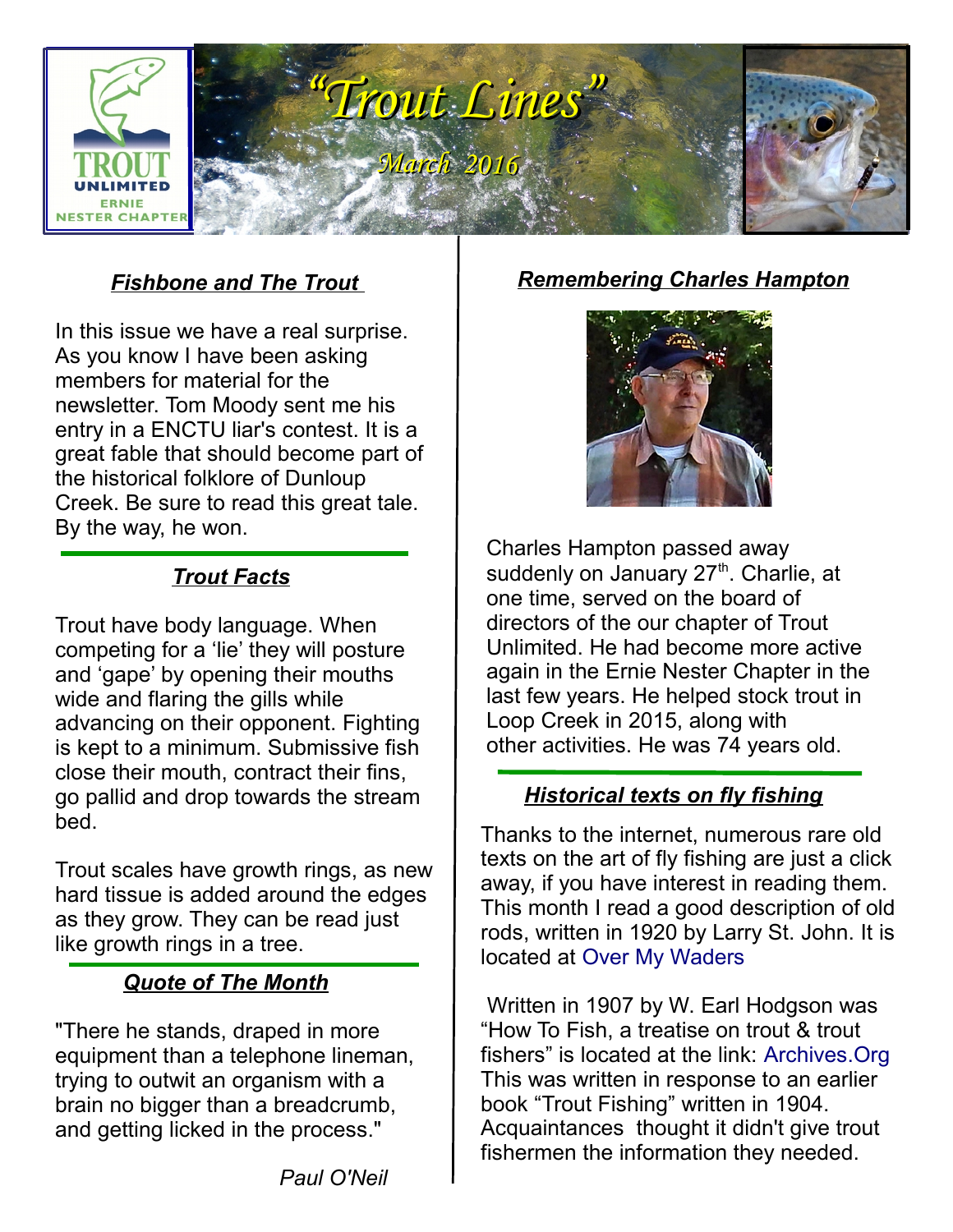

#### *Fishbone and The Trout* **by Tom Moody**

Well, most of you think the High Falls of Dunloup Creek have been around for a long time. Well, they aren't that old and I'm going to tell ya how they came to be. My Grandpappy had a neighbor down in McDowell County named Fishbone Largeass. Now Fishbone got his name from when he was little and his pappy had caught a big ole Blue cat out if the Guyandotte River and brought it home for supper. Ya see Fishbone had 12 brothers and sisters and when they sat down to eat, it was every youngin for themselves. Well Fishbone ate too fast and got a bone from that big catfish stuck in his throat. His Daddy had to hold him down while his Momma dug that bone out with a tire iron! Ever since that day, Fishbone had a sore spot for big fish.

As he grew up, Fishbone became famous for catching the biggest fish from all around WV, Kentucky, and Ohio. When Fishbone heard tell of a monster trout over near Thurmond, he vowed he'd take a few days off and go catch that beast. Now Fishbone worked for the U.S.Steel mines as welder and he had built a rig just for catching these monster fish that he was famous for. He'd taken an old 4 wheel drive drilling rig and turned it into an all terrain fishing machine.

Word was that this trout was more devil than fish and was the biggest fish anybody had ever seen or heard of. Now the fish wasn't hard to find. Everybody between Scarbro and Thurmond knew about the big hole the big trout lived in. After parking his rig, Fishbone sat down on the bank to observe his quarry and was just a little surprised when the fish quietly sipped in three deer that had come down for drink of water at dusk. Well, after watching that and thinking about it most of the night, Fishbone was ready come daylight the next morning. Fishbone had gone and bought a 300 lb hog and chained it to a boat anchor that he had sharpened to a point. Fishbone backed his fishing rig down to the creek, chained it to a big Sycamore tree, and began swinging that pig out over the water. Oh what a sight! That pig was a squealing and that big trout was following it back and forth across the pool just waiting for it to drop. When Fishbone released the brake on the cable they said the pig never even got wet! The big trout sucked the pig in and settled to the bottom of the pool.

Now most people would have panicked and jerked the pig right out of the fish's mouth, but Fishbone was a pro! He tinkered around with his rig, greasing the gears, topping off the fuel tank for the winch and even finished off his coffee. And then Fishbone said "All right you big devil, let's see what you got!" With that he fired up the motor and pulled the lever to start reeling in that big trout. Boy, all hell broke loose! The trout thought someone was trying to take that pig from him. He clamped down on that wire rope and took off downstream. Now Fishbone had caught some big fish before but he'd never seen nothing like this. That fish had the rig groaning and the cable was so tight it was singing. They fought each other all morning and pretty soon a crowd had gathered. The fight went on all that day. Fishbone was a blur. Braking and reeling, pouring buckets of water on the clutches, keeping fuel in the tank, and oiling the line. It was a sight to behold.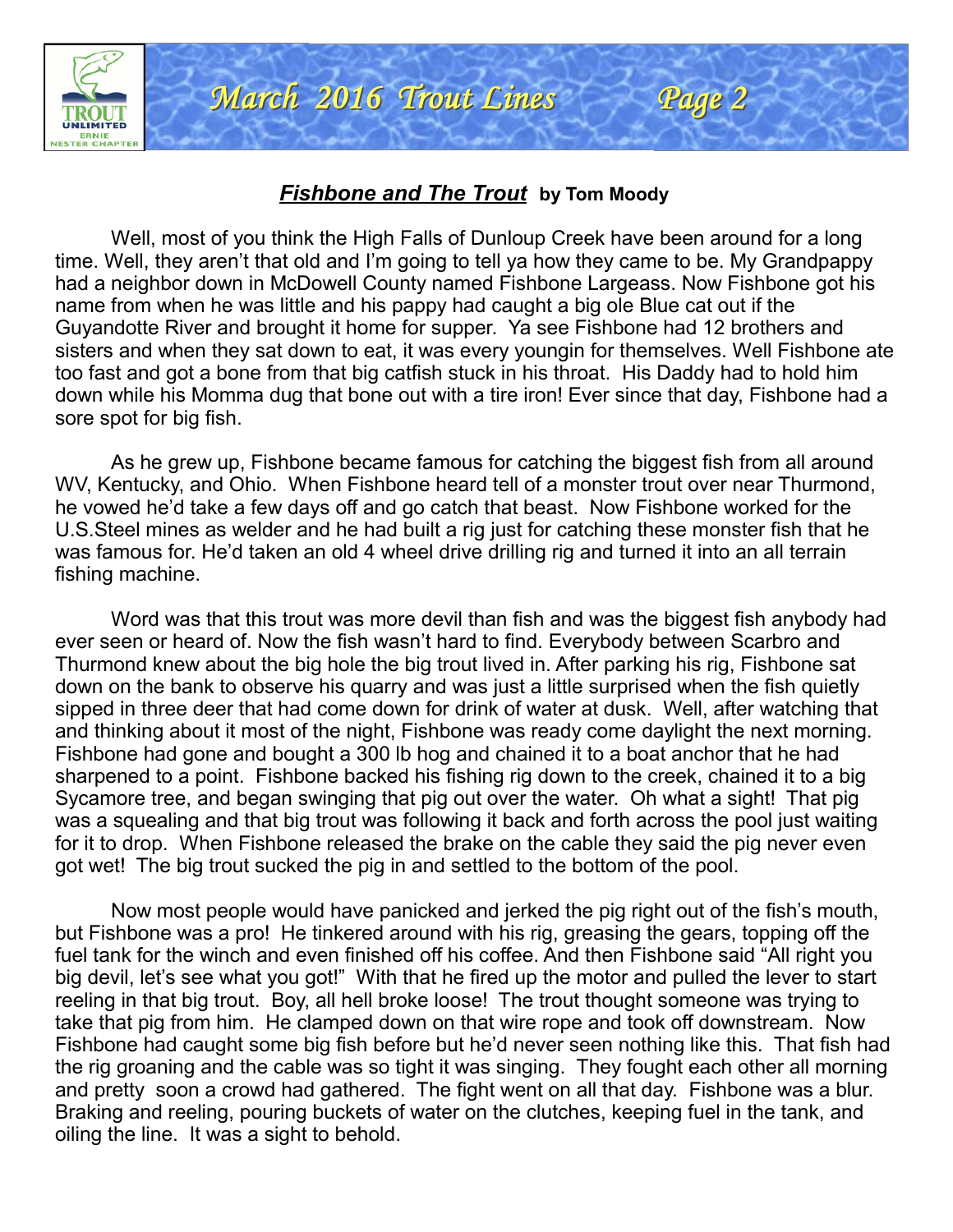

#### *Fishbone and The Trout Continued:*

By evening the word of the fight had reached Thurmond so the put their card game on hold and loaded up the dancing girls on a flatbed trailer and brought them up the creek to cheer Fishbone on. The fight went on all through the night. Then the fish just stopped. Fishbone tried every trick he knew. He gave him some slack. Then he tightened up the cable and hit it with a sledge hammer trying to aggravate the fish, Nothing worked. Well Fishbone had to know what was going on down there so he shucked off his boots and shirt, tied off to the cable and went into the water. He was down there a long time and just when folks was getting worried that the big trout had ate him, Fishbone came a sputtering out of the water. He told the crowd "that big ole rascal done wedged himself into a crack at the bottom of the pool" Well, now what are you gonna do? Someone in crowd asked. Fishbone eyed him kind'a mean like and said "I done tried everything I know, I think I'm whupped". Fishbone sat down on the bank and just stared at the point where the cable disappeared into the water. Fishbone finally stood up and began hooking up his cutting torch to cut the cable and put an end to the fight. Just as he was putting the flame to the wire rope, he cocked his head to one side like he was listening to something. Way up in the head of the holler came sound like a train whistle. As it got closer it became clear that's what it was. And it was coming down the creek. Well, a big grin spread across Fishbones' face as he shut the cutting torch off and grabbed the release lever on the cable reel. Fishbone free spooled about 100 yards of line off the reel and hauled it up the bank to the rail road tracks. By now some of the crowd had figured out was Fishbone had in mind and began scrambling up the other bank to get out of the way. Well, about the time Fishbone got up the bank with the extra cable, the train came around the last bend. Man oh man! It was a 100 car coal train, fully loaded, and rolling fast. Yep. You guessed it. Fishbone was gonna lasso that train!

As that train blew by Fishbone looped the last car and then dove over the bank, swam the creek and scrambled up the other side. He hollered "watch out folks, cause somthin's gonna give!" Well, when that train pulled the cable tight the first thing to go was the s-curve in the tracks…straightened right out like two telephone lines! Then the cable got really tight and just when Fishbone thought that fish was going to stop the train, there came a sound like you can't describe. The ground shook and a wall of water raised up and out of the pool like a tidal wave! Up out of the depths of the pool came the big trout. Only it didn't stop! It went flying over Fishbones' head, tore the boom off of his rig and landed right on top of the last coal car. Now when all of this was over and the people started coming out of hiding, they gazed upon the darndest sight. There where that big trout had wedged himself in the crevice, was what is now the High Falls of Dunloup Creek!

What about the big trout you ask? Well, that train had such a head of steam that nobody could stop it. About a week afterwards they heard that it fell off in Philadelphia and it fed 632 people. And for Fishbone? He took it pretty hard, but last my Grandpappy heard from him was a letter he got from Fishbone. Seems he was visiting a cousin in Scotland and was helping him try to catch a "fish" called Nessie.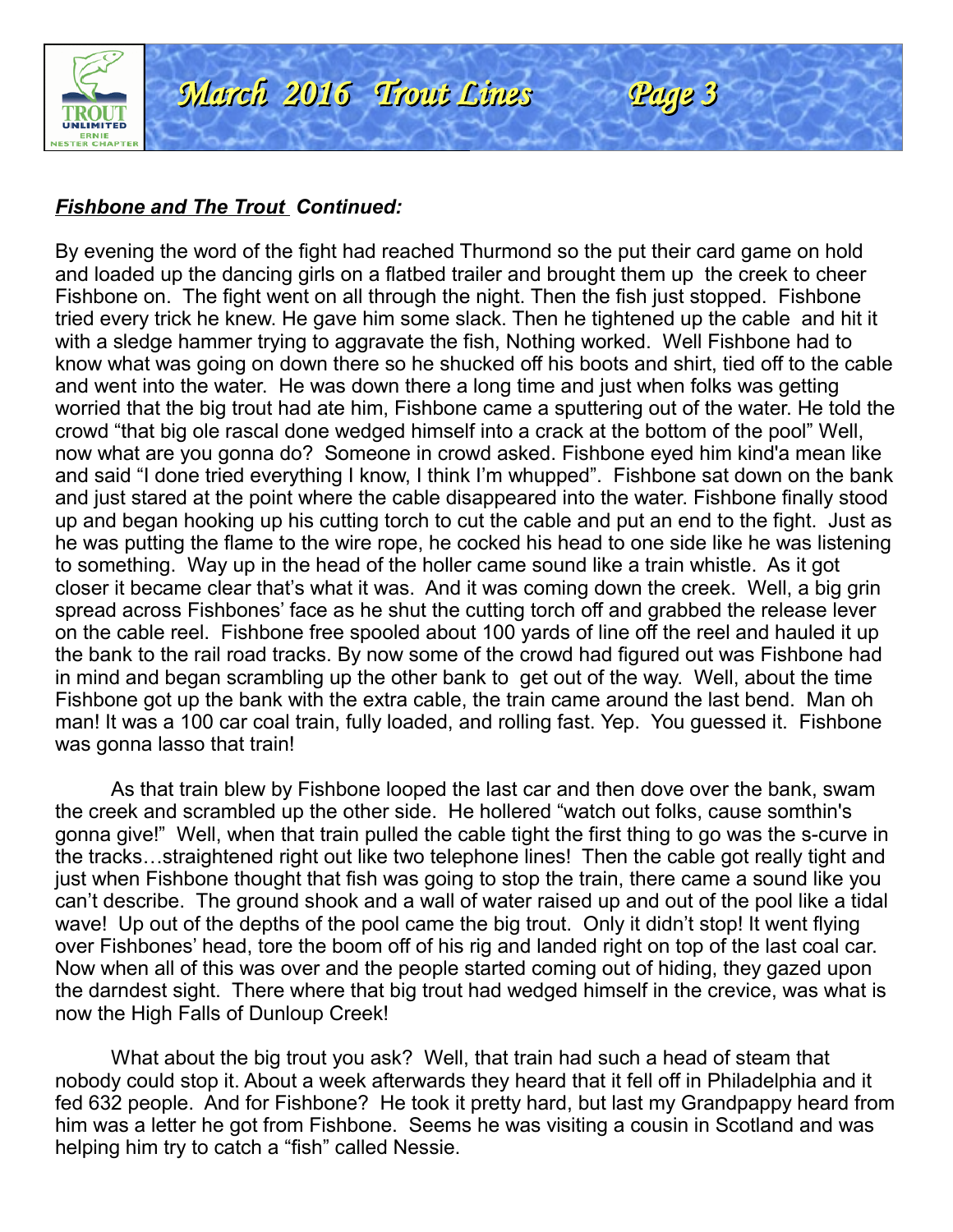

I found this online and thought everyone would benefit from Ernie's knowledge of Elk Horn Creek trout and the flies that worked there. It is offered with great respect. *Written by Bruce Ingram*

#### *A 2010 Interview With Ernie Nester*

"Some of the flies that I use on Elkhorn Creek include Yellow Caddis dry flies, Mark's Carpet Fly, and gray nymphs and Red Brassies on beadheads," said Nester. "I started tying a generic gray nymph with a beadhead about 10 years ago and it has turned out to be a very productive pattern. I catch more trout on this pattern than on any other fly I use.

 can do away with the beadhead. "I normally use the Gray Nymph beadhead in a tandem rig with a Yellow Caddis dry as the strike indicator. It works for brook, brown and rainbow trout and I have caught trout on the Gray Nymph beadhead every month of the year." Nester relates that he uses 3X long streamer hooks, such as a Mustad 9672, for all of the nymphs that he ties. He builds up the thorax with lead wire and gray chenille. The Fayette County resident has tried different colors for the bead, but it seems that gold is the best hue. Folks who do not like to use one

Nester says that he first began using sizes 14 and 16 Red Brassies on Pennsylvania streams about eight years ago and then found that they performed equally well on Elkhorn Creek."I normally use the Red Brassie in a tandem rig with a good floating, highly visible strike indicator fly, such as a yellow body caddis," he explained. "Although the Red Brassie works without a gold beadhead, I

normally use the beadhead version. Currently, size 14 is the most common size that I use. The Red Brassie works The Red Brassie works well for wild reproducing browns and for reproducing rainbows. " Nester believes that one of the reasons the Red Brassie works well is because of the red wire that he uses to tie it, as well as the scud-type hook and gold beadhead, which combined help the fly descend deeper. The small

Page 4

diameter red wire is not easy to find, he advises. For readers that like to tie their own patterns, the only source that he knows of is Hunter's Angling Supplies, Central Square, Box 300, New Boston, NH 03070, and (800) 331-8558. Nester uses the medium (.010) for size 14-18 hooks and the small (.006) for size 18 and smaller hooks.

"I tie some red yarn just behind the gold bead to prevent the bead from sliding back over the slender body," he instructed. "Tie in the red wire about halfway down the bend of the hook, leaving a tag that will reach up near the bead. Wrap the tying thread around this tag so it will lie under the hook shank. For the collar, twist black thread with two strands of peacock herl to make a more durable collar."

*ENCTU Trout Lines Newsletter* Harry E. Moran II – *Editor* [enctu.newsletter@gmail.com](mailto:enctu.newsletter@gmail.com)